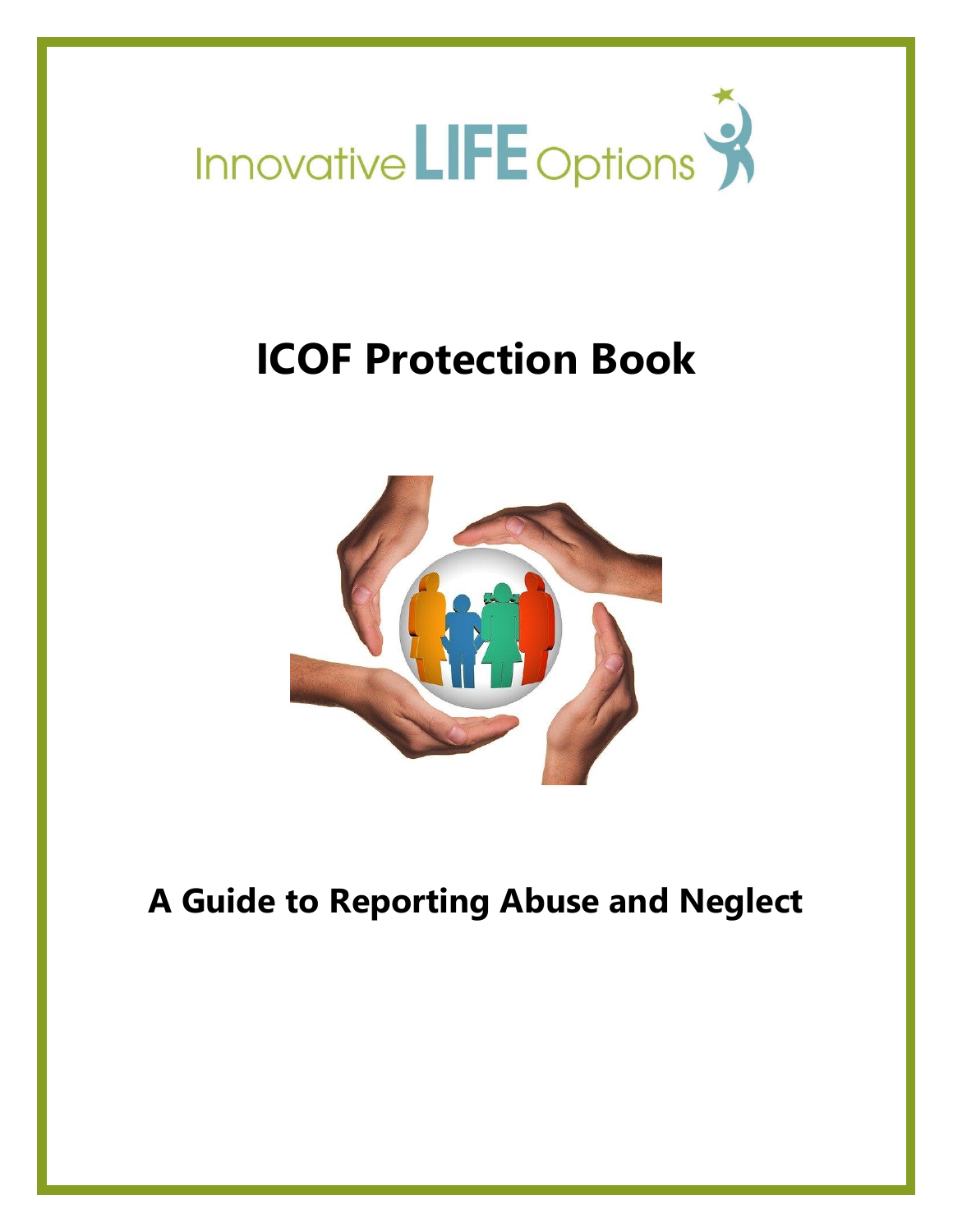In the spirit of prevention, creating awareness about abuse of people with intellectual disabilities ensures we can respond, understand, and surround the person with the love and support should he/she disclose abuse or neglect.

Those involved in supporting an individual with a disability should be prepared to support the person through this difficult and often scary time. Your relationship, connection, and experience with the individual receiving ICOF funding makes you best prepared to notice when things aren't right or if he/she is acting out of the ordinary. Observations and experience can help detect concerns.

# **The Vulnerable Persons Act (VPA) directs you to report abuse or neglect that has occurred or is suspected.**

## **It is your role to report suspected abuse or neglect.**

It is essential that those involved with In the Company of Friends (ICOF) be knowledgeable of their responsibilities as they relate to:

# **Supporting Documenting Reporting**

In all situations, the focus should be on reducing the risk of any further abuse. Strengthening the individual's Support Network/social circle, providing training for his/her staff, reviewing resources, educating the individual, and developing guidelines are positive steps in the prevention and increased awareness around abuse. The focus of these steps is to ensure the individual feels safe. If an incident of abuse occurs it is important that the people involved have an opportunity to work through the events in a healthy, productive and timely way.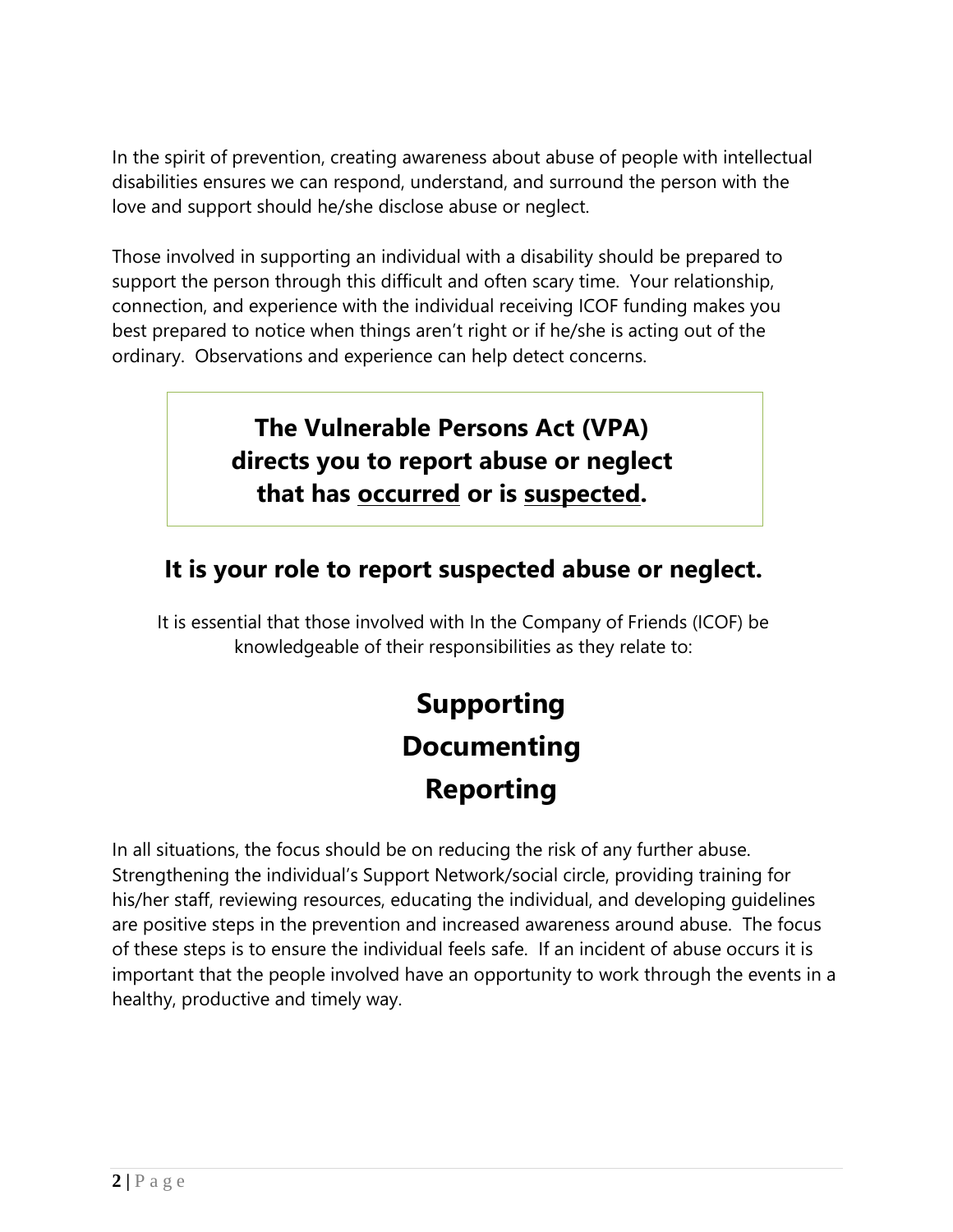## **Definitions of abuse and neglect**

The following definitions, from the Department of Families *Protecting Vulnerable* Persons From Abuse and Neglect; Reporting Requirements for Direct Service Providers are important in understanding the legislation and reporting abuse and neglect.

**Abuse - Refers to mistreatment, whether physical, sexual, mental, emotional, financial or a combination of these, that is likely to cause death, or that causes/is likely to cause serious physical/psychological harm to a vulnerable person, or significant loss to his/her property.**

- ❖ **Physical Abuse** refers to any action by a person that intentionally causes or could cause physical pain, injury or death to a vulnerable person. It includes the use of force or threat of force against a vulnerable person. Physical abuse can include physical assault such as striking, punching, kicking, pushing, shoving, and biting, throwing, burning or violent shaking. The use of unauthorized restrictive or restraining procedures can also constitute physical abuse. Momentary physical restraint is only permissible in an emergency (ex: non-violent crisis intervention). Physical abuse can also include giving unauthorized or improper medication.
- ❖ **Sexual Abuse** refers to any sexual advances, exploitation or behavior by any person toward a vulnerable person without the vulnerable person's informed consent. This includes sexual harassment, fondling, masturbation, penetration, or any exploitation of the vulnerable person for pornography or prostitution. Sexual harassment includes any conduct, comment, gesture or contact of a sexual nature that is likely to offend or humiliate him/her.

Any sexual activity between a vulnerable adult and his or her service provider, even with the vulnerable person's consent, constitutes sexual abuse. The use of perceived or actual power by a person to gain sexually from a vulnerable person constitutes sexual abuse.

❖ **Emotional Abuse** – refers to action(s) or omission(s**)** by a person that causes or could cause emotional trauma, stress or anguish for the vulnerable person and detracts from the vulnerable person's quality of life. Emotional abuse includes actions or omissions that are humiliating, degrading, rejecting, ignoring, intimidating or terrorizing for the vulnerable person. Emotional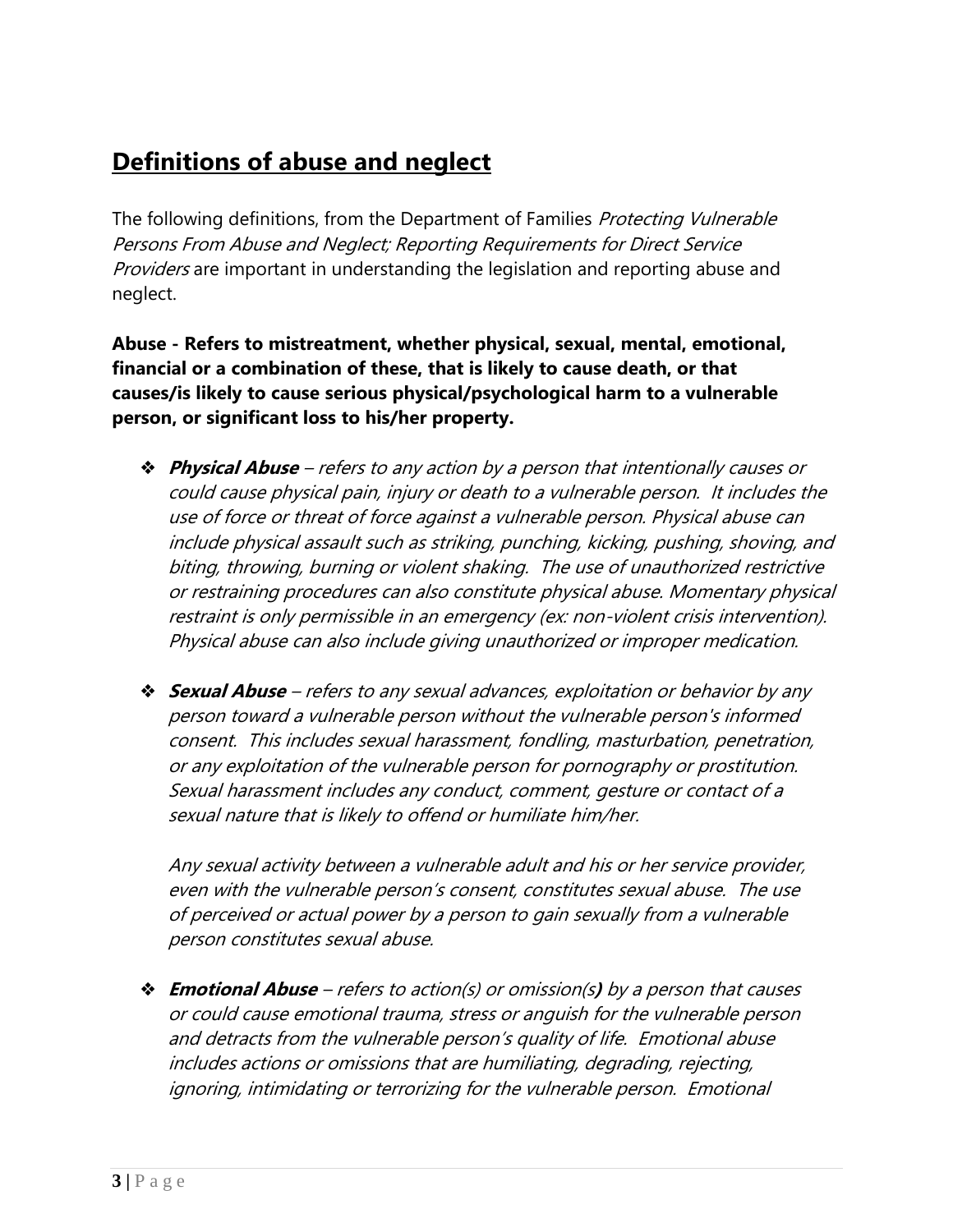abuse also includes excessive and repeated demands upon the vulnerable person that he/she cannot meet, and the use of threats, demeaning language (ie. written or verbal) or gestures towards him/her. Denying or restricting access to family and friends could also constitute emotional abuse.

❖ **Financial Abuse** – refers to the unauthorized or illegal use of a vulnerable person's funds and other personal property. It can include the improper use of the person to work or provide personal services for inadequate compensation or using the vulnerable person's funds/property for personal gain constitutes financial abuse.

**Neglect - Refers to an act or omission whether intentional or unintentional that is reasonably likely to cause death or that causes or is reasonably likely to cause serious physical or psychological harm to a vulnerable person, or significant loss to his or her property.**

- ❖ Neglect generally refers to repeated or chronic failure or omission by a person to provide the necessities of life including food, clothing and shelter. It also includes failure to provide care and supervision appropriate to the vulnerable person's age or development including protection from harm and the provision of appropriate personal hygiene and health care.
- ❖ Neglect can be repeated failures or omissions that could result in serious physical harm or illness, psychological harm or loss of personal property. Neglect can also be a one - time event that results or could result in serious physical harm or illness.
- ❖ Neglect includes the repeated failure to administer medications as prescribed.

## **Potential risk indicators of abuse and neglect**

The following indicators of abuse are taken from the Department of Families Protection Booklet - Vulnerable Persons from Abuse and Neglect; Reporting Requirements for Direct Service Providers. It is important to realize that most indicators themselves do not necessarily indicate abuse. Every person is different, so something listed on the indicators list (ie. Picking skin) may be typical for that person. What's important is to look for what is out of the ordinary for the individual.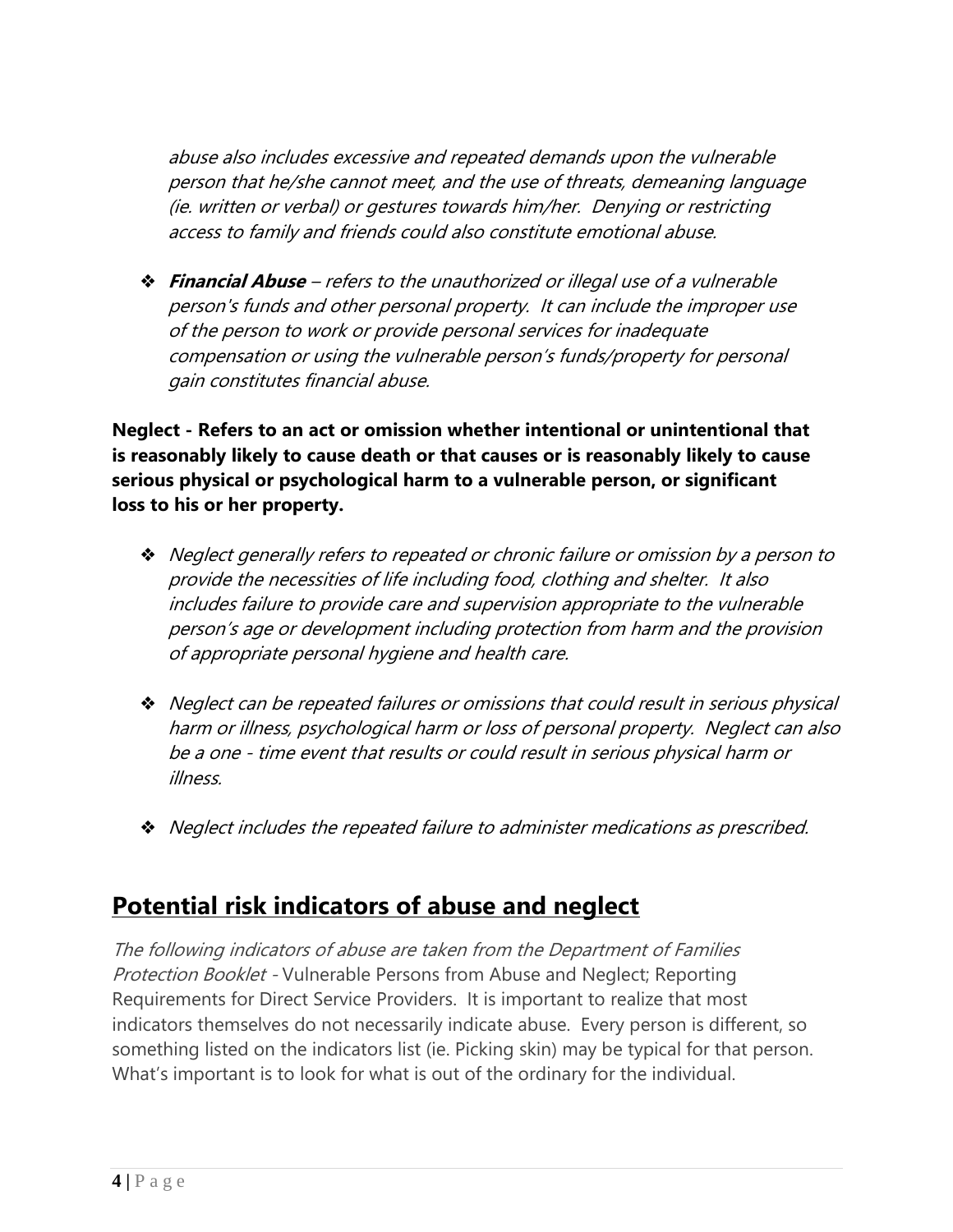## **PHYSICAL ABUSE**

- ❖ unexplained marks on body (ex: bruises in various states of healing, welts, injuries forming patterns [teeth, belt, handprint])
- ❖ unexplained burns (circular burns [ex: soles of feet, palms of hands], rope burns, patterned burns [ex: iron, liquid splash burn])
- ❖ unexplained fractures/dislocations (ex: historical fractures, skull, facial bones, dislocations)
- ❖ inappropriate or unexplained change in behavior (ex: wary of others, reluctant to talk, vacant stares, frozen watchfulness, extreme behavioral responses, insomnia, nightmares, fatigue, changes in eating habits, indiscriminate behavior/boundaries)
- ❖ other (ex: signs of confinement [tied to furniture, locked in room], bald spots on scalp, retinal hemorrhages, malnutrition, eating disorders)

## **SEXUAL ABUSE**

- ❖ pain while walking or sitting with evasive or illogical explanation
- ❖ significant change in sexual behavior
- ❖ stained, torn or bloody clothing or undergarments
- ❖ semen in mouth, genitals or on clothing
- ❖ pain, swelling or itching in genital area or pain during urination
- ❖ bruises, bleeding or lacerations of the genitalia or anal areas
- ❖ in a sexually non active person, vaginal infections, sexually transmitted disease, vaginal or penile discharge, or pregnancy
- ❖ sore throat (choked or forced oral sex)
- \* reactions similar to post traumatic stress (ex: regressive behavior, sudden fears or phobia, abuse of drugs/alcohol, personality changes, and self-mutilation)
- ❖ reactions related to sexual abuse (ex: inappropriate sexual behavior, sexually aggressive behavior, bizarre sexual behavior, overly seductive or adverse to sexual intimacy, promiscuity, extreme mistrust, confusion about sexual identity, boundaries, or love) other reactions (ex: complaint about caregiver, anger with non - offending caregiver/parent)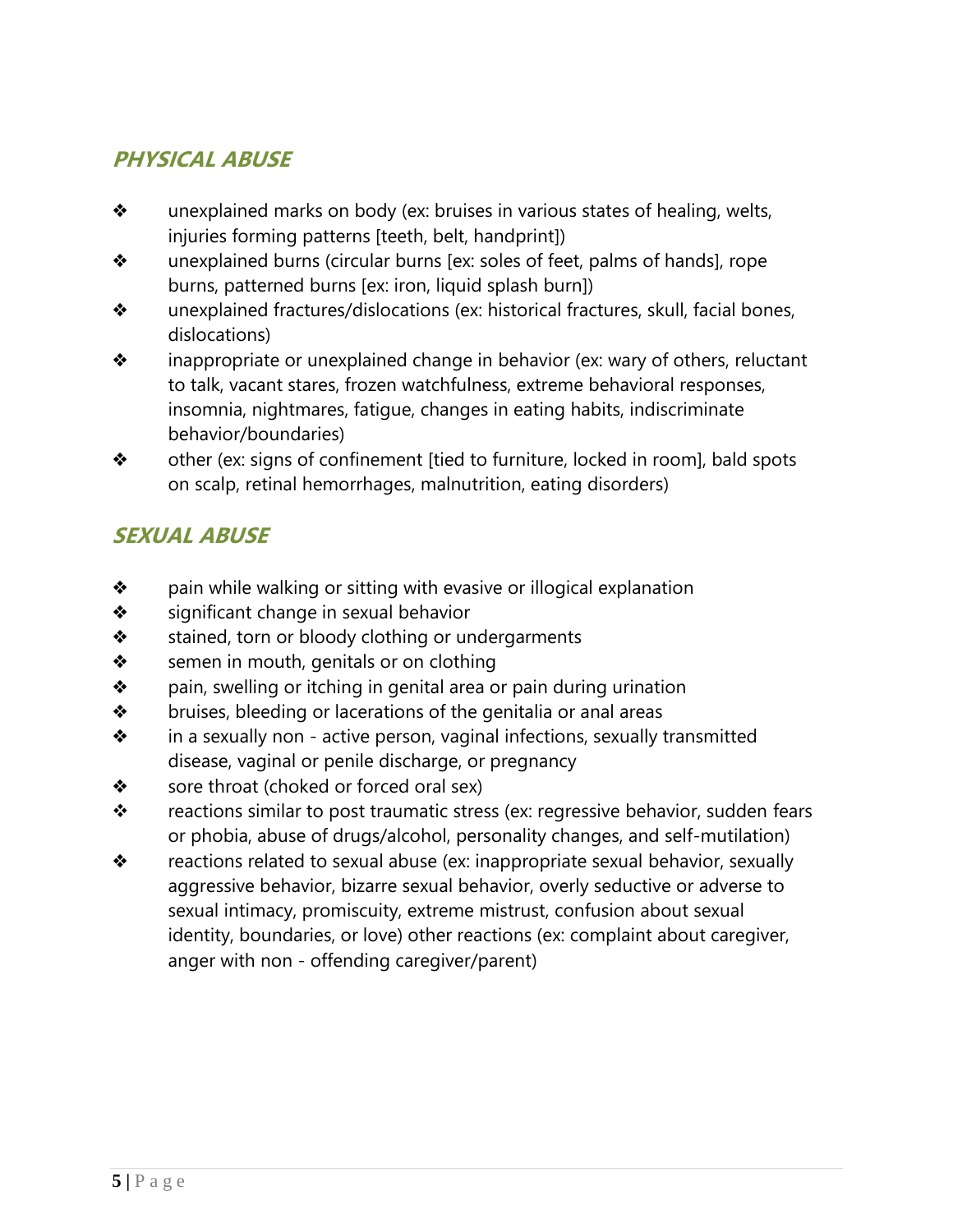## **NEGLECT**

- ❖ underweight, overweight, fatigue, listlessness or lethargy
- ❖ hunger, dehydration
- ❖ pale, thin and unkempt
- ❖ poor physical hygiene (ex: skin rashes, dirty hair and face, body odors)
- ❖ consistent lack of supervision/abandonment
- ❖ dull, passive, inactive
- ❖ frequent absences or arriving very early or leaving late
- ❖ inappropriate or inadequate clothing for the weather
- ❖ clothing dirty or torn frequently
- $\triangle$  constant squinting when reading
- ❖ swollen eyes or ankles, decayed or no teeth
- ❖ bites, fleas, sores, lesions or lacerations
- ❖ untreated injuries
- ❖ untreated pressure sores
- ❖ drunk, overly medicated
- ❖ lying in urine, feces
- ❖ old food

### **EMOTIONAL ABUSE**

- ❖ unexplained changes (ex: speech disorder, sleep disorder, presence of psychosomatic complaints, involuntary twitching of muscles)
- ❖ regressive behavior, hyperactive/disruptive behaviors
- ❖ behavior extremes
- ❖ too adaptable or compliant
- ❖ unusual fear of consequences (ex: leading to lying)
- ❖ threatened or attempted suicide
- ❖ statements about being uncared for, unloved, being no good
- ❖ compulsively clean/neat
- ❖ anxiety about returning to certain place
- ❖ lack of attachment to caregiver and others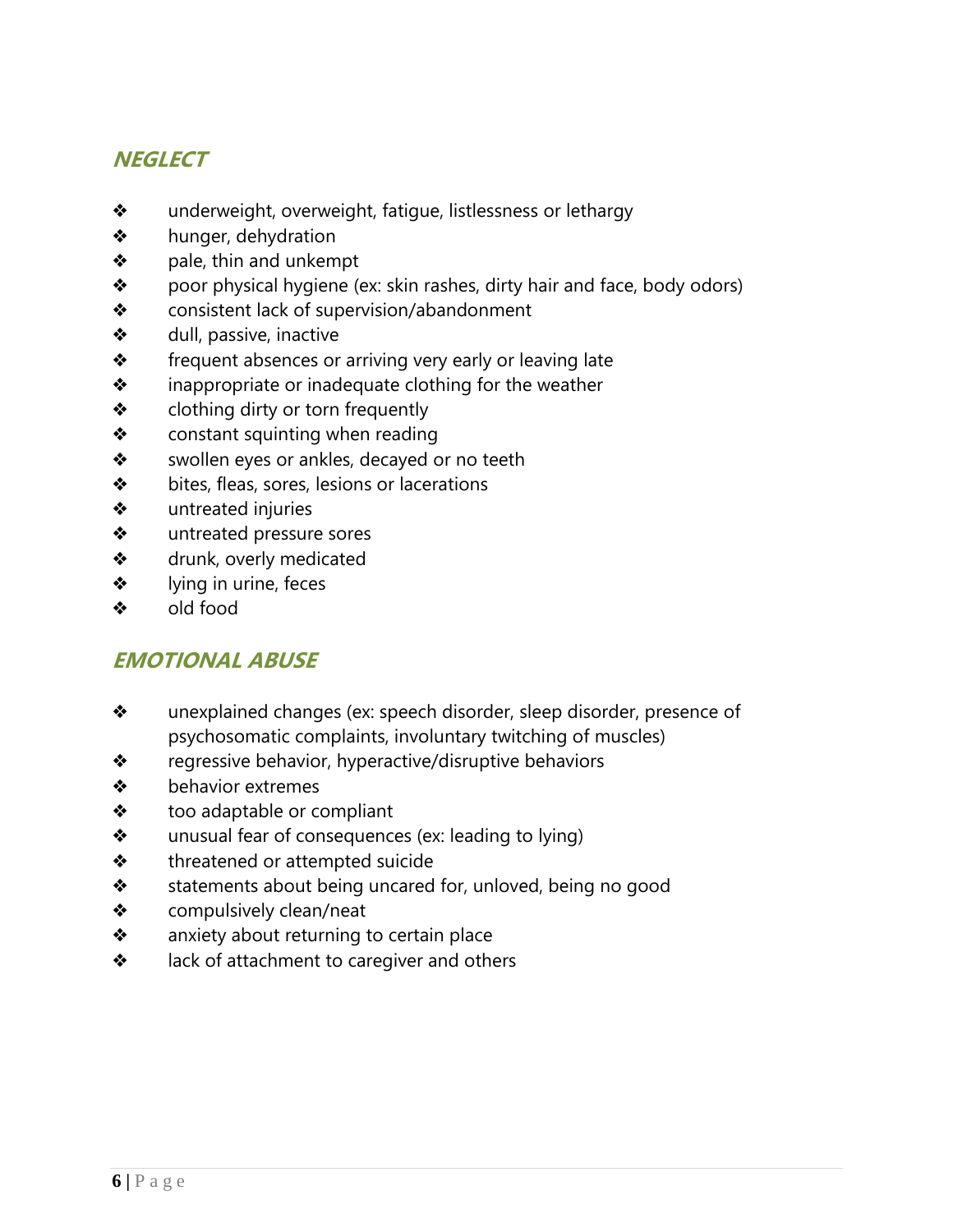## **FINANCIAL ABUSE**

- ❖ confused about own finances and belongings when not usual for vulnerable person
- ❖ theft by the use of undue influence, harassment, duress, deception, false representation or false pretenses
- ❖ minimal clothing and personal belongings although has income/resources
- ❖ lack of money and disappearance of personal belongings without valid explanation-unexplained change in spending habits

# **Remember:**

# **The Vulnerable Persons Act (VPA) directs you to report abuse or neglect that has occurred or is suspected.**

# **It is essential that those involved with In the Company of Friends (ICOF) be knowledgeable of their responsibilities as they relate to:**

- **Supporting**
- **Documenting**
- **Reporting**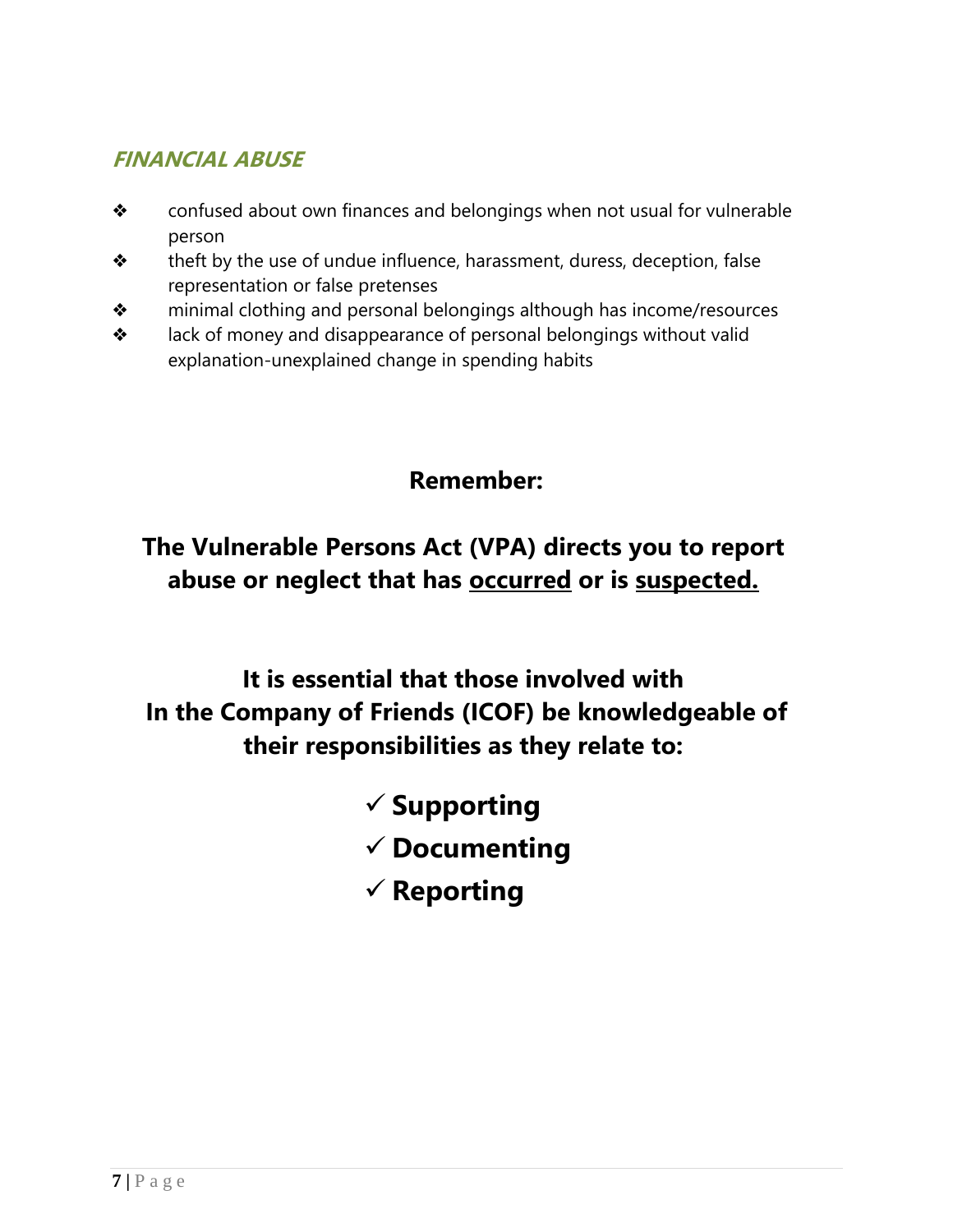| Here's what you do                                                                                                                                                                                                                                                                                                                                                                                                            | Here's what you<br>don't do!                                                                                                                                                                                                                                                                                  |
|-------------------------------------------------------------------------------------------------------------------------------------------------------------------------------------------------------------------------------------------------------------------------------------------------------------------------------------------------------------------------------------------------------------------------------|---------------------------------------------------------------------------------------------------------------------------------------------------------------------------------------------------------------------------------------------------------------------------------------------------------------|
| <b>SUPPORT</b><br>Offer support to the individual<br>√ Remain calm and composed<br>Find a private place to speak with the individual.<br>Ensure he/she is removed from immediate and imminent<br>danger.<br>Offer support and comfort to the individual to speak about<br>$\checkmark$<br>his/her situation.<br><b>Ensure he/she receives medical care</b><br>Take the individual to the hospital or doctor's<br>immediately. | Do not overreact or let<br>your emotions interfere<br>with the individual<br>talking.                                                                                                                                                                                                                         |
| $\sqrt{\phantom{a}}$ Take care to provide any immediate first aid.<br><b>DOCUMENT</b><br>√ Complete an Incident Report<br>All reports must be completed as soon as possible.                                                                                                                                                                                                                                                  | Don't question -<br>Only note what is shared<br>by the individual.                                                                                                                                                                                                                                            |
| <b>REPORT</b><br>√ Call your Resource Coordinator and inform him/her of the<br>incident.<br>√ Send the Incident Report to your Resource Coordinator.<br>All incidents of abuse and neglect must be reported to the<br>$\checkmark$<br>Resource Coordinator within 24 hours of the incident.                                                                                                                                   | √ Question anyone involved in<br>the suspected abuse or<br>disclosure.<br>Discuss the incident<br>$\checkmark$<br>amongst those involved.<br>Break the confidentiality of<br>$\checkmark$<br>those involved by discussing<br>the incident or disclosure.<br>Attempt to mediate<br>$\checkmark$<br>resolution. |

# **If you are told about or you suspect an incident of abuse or neglect:**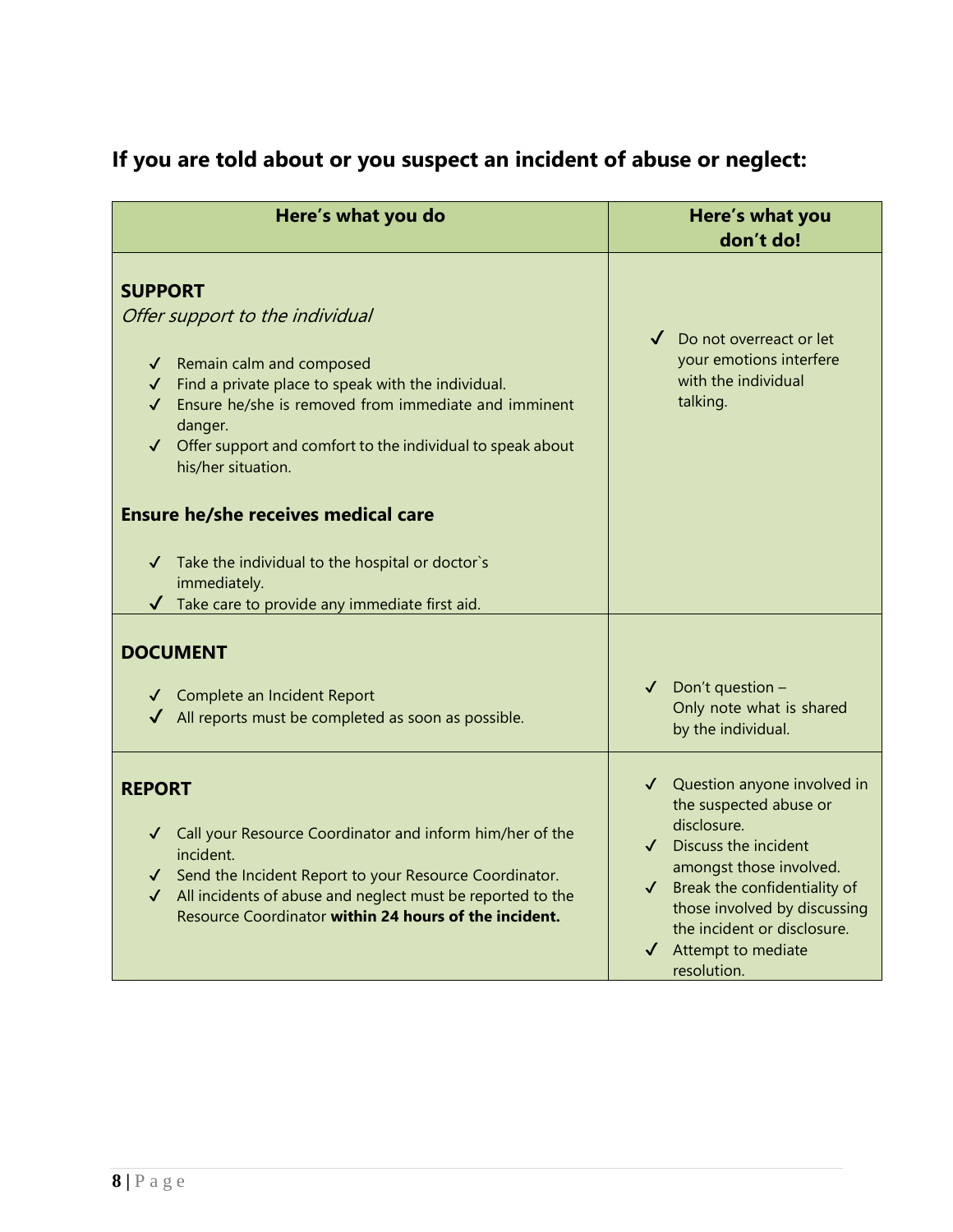| <b>Innovative LIFE Options</b><br>Here's what we do!                                                                                                                                    | <b>Innovative Life Options</b><br>Here's what we don't do!                                                                                                                                                                                                           |
|-----------------------------------------------------------------------------------------------------------------------------------------------------------------------------------------|----------------------------------------------------------------------------------------------------------------------------------------------------------------------------------------------------------------------------------------------------------------------|
| <b>REPORT</b><br>Receive and review the incident report.<br>$\checkmark$<br>LIFE sends a copy of the incident report to<br>$\checkmark$<br>the CSW for further action or investigation. | Question anyone involved in the<br>$\checkmark$<br>suspected abuse or disclosure.<br>Discuss the incident.<br>Break the confidentiality of those involved<br>by discussing the incident or disclosure<br>with others.<br>$\checkmark$ Attempt to mediate resolution. |
| <b>SUPPORT</b>                                                                                                                                                                          |                                                                                                                                                                                                                                                                      |
| Offer support to those involved during this<br>challenging time.                                                                                                                        | Investigate.                                                                                                                                                                                                                                                         |

### **Once a Report has been made:**

#### **Department of Families & the CSW Here's what they do!**

#### **REVIEW THE INCIDENT REPORT**

 $\checkmark$  Upon receiving the incident report from LIFE, the CSW reviews the information and decides how to proceed. Follow up is initiated.

#### **INVESTIGATE**

- ✔ Conduct interviews questioning anyone involved in the suspected abuse or disclosure.
- ✔ Discuss the incident.
- ✔ Attempt to mediate resolution between parties involved.
- ✔ Involve authorities as needed.
- ✔ Provide recommendations based on findings.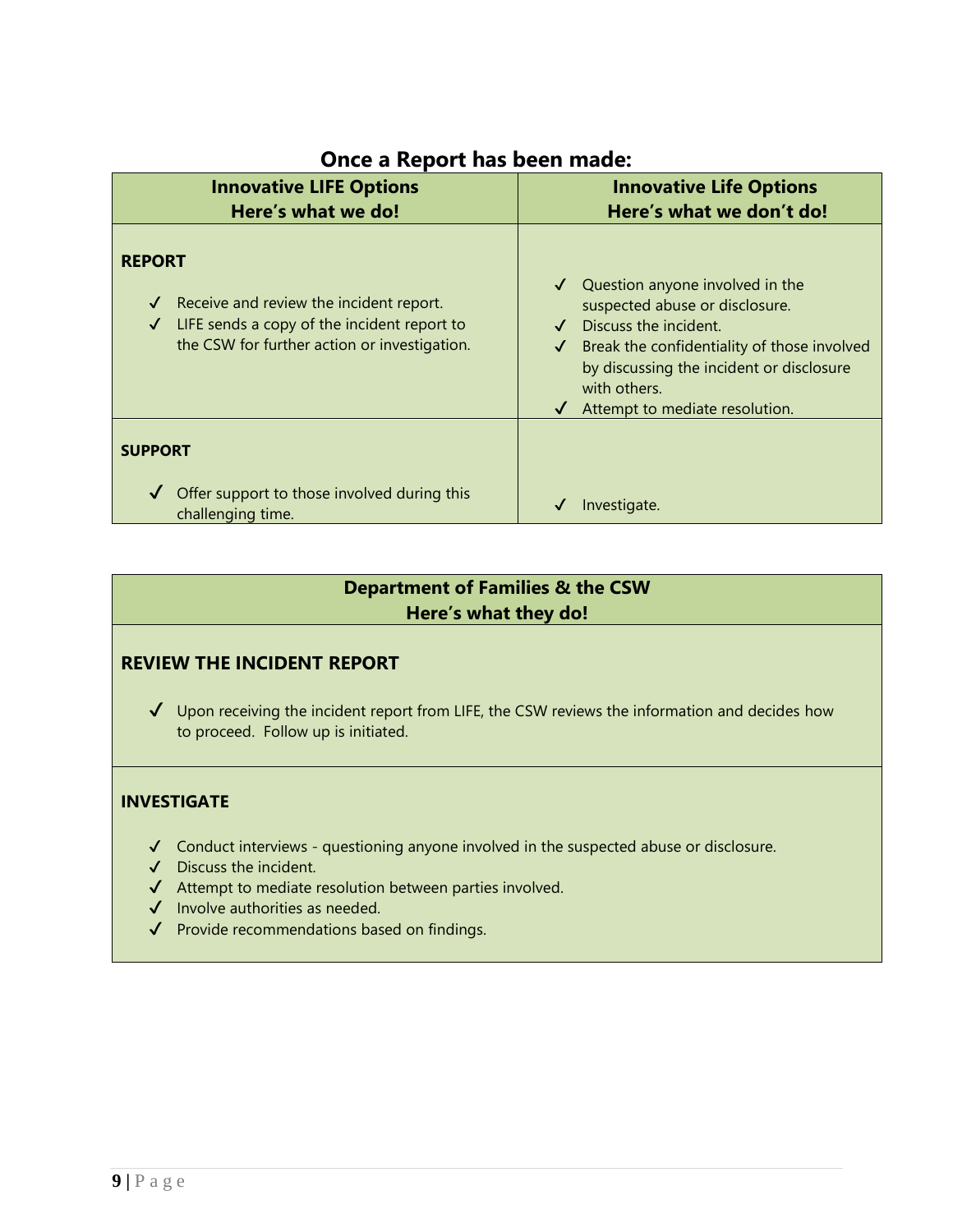## **ICOF Incident Reporting**

**If you hear about a situation that may constitute abuse or neglect, staff and support network members must immediately report this situation to your LIFE Resource Coordinator by completing an incident report.**

An incident report is a record of an event or suspected event, relating to the abuse or neglect of a vulnerable person. According to the Vulnerable Persons Act you must fill out an incident report when you know, or suspect abuse or neglect. Incident reports are important because they provide documentation that can be tracked and referenced when needed.

- ✔ All incidents of abuse and neglect must be reported to your LIFE Resource Coordinator as soon as possible. (within 24 hours)
- ✔ Your Resource Coordinator must report the incident to the Department of Family Services **within twenty-four hours.**

#### **What needs to be documented?**

✔ **Just the facts!** (See the accompanying template on pages 9 and 10

#### **What are the qualities of an Incident Report?**

- ✔ Factual
- ✔ Honest
- ✔ Non judgmental
- ✔ Legible
- $\checkmark$  Objective write exactly what you were being told/what you witnessed
- ✔ Document observations only, no hearsay or assumptions.

When you write a report, presume that the person receiving the report has no idea of what has happened prior to, during, and after the incident. Provide all the information in detail. The following pages outline an **Incident Report Template**. You may choose to use it, use the formal template offered by the Department of Families, or you may decide to create a template of your own. The format of your report is not as important as the content. If necessary, practice and discuss incident reporting at one of your team meetings to ensure all staff are knowledgeable about the document and their responsibility to report abuse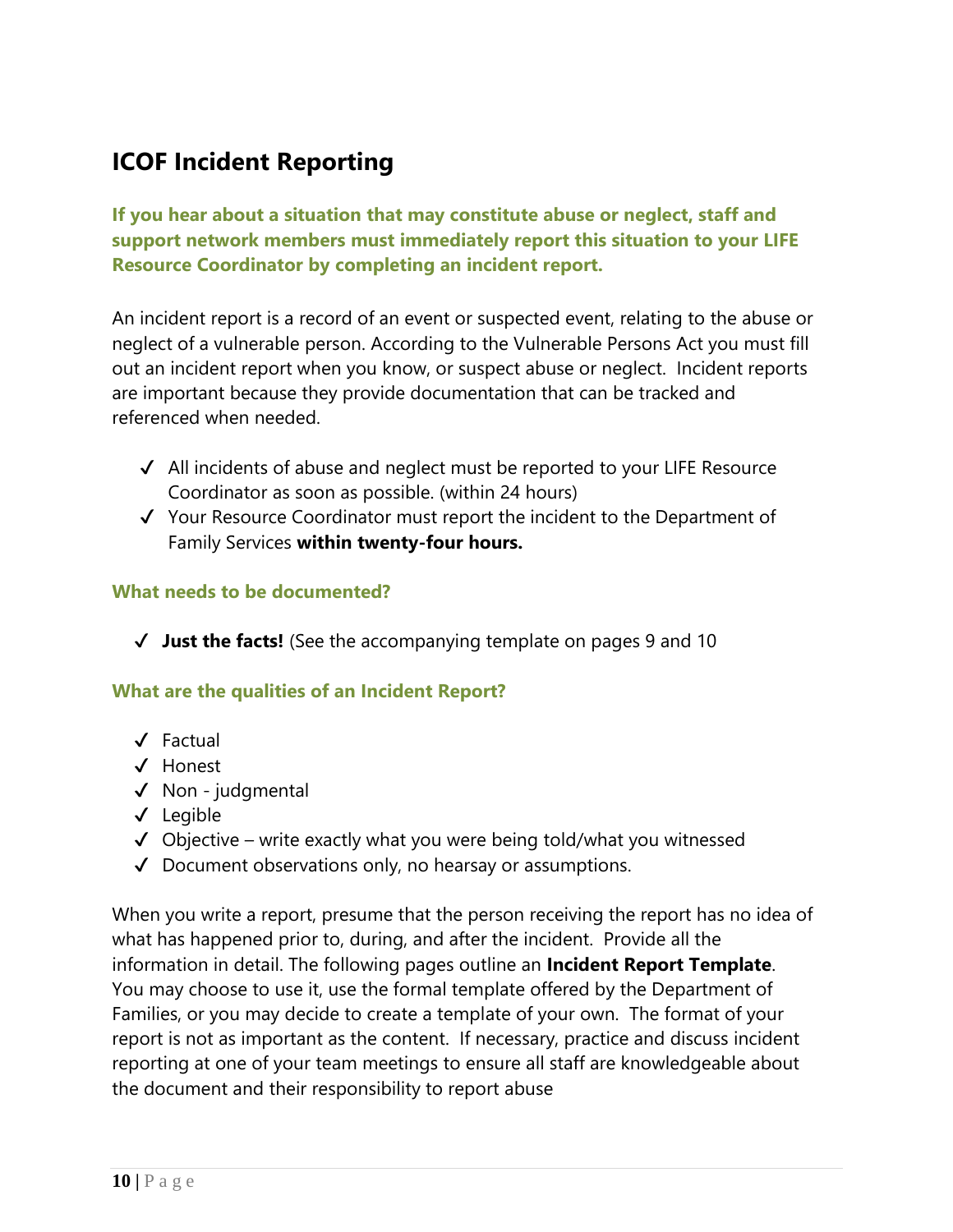## **Incident Report - Template**

#### **ICOF**

#### **DATE DATE**

#### NAME(S) OF INDIVIDUALS INVOLVED AND CONTACT INFORMATION



#### **1. DESCRIBE WHAT HAPPENED**

#### 2. DESCRIBE WHAT HAPPENED BEFORE THE INCIDENT

#### 3. DESCRIBE WHAT HAPPENED AFTER THE INCIDENT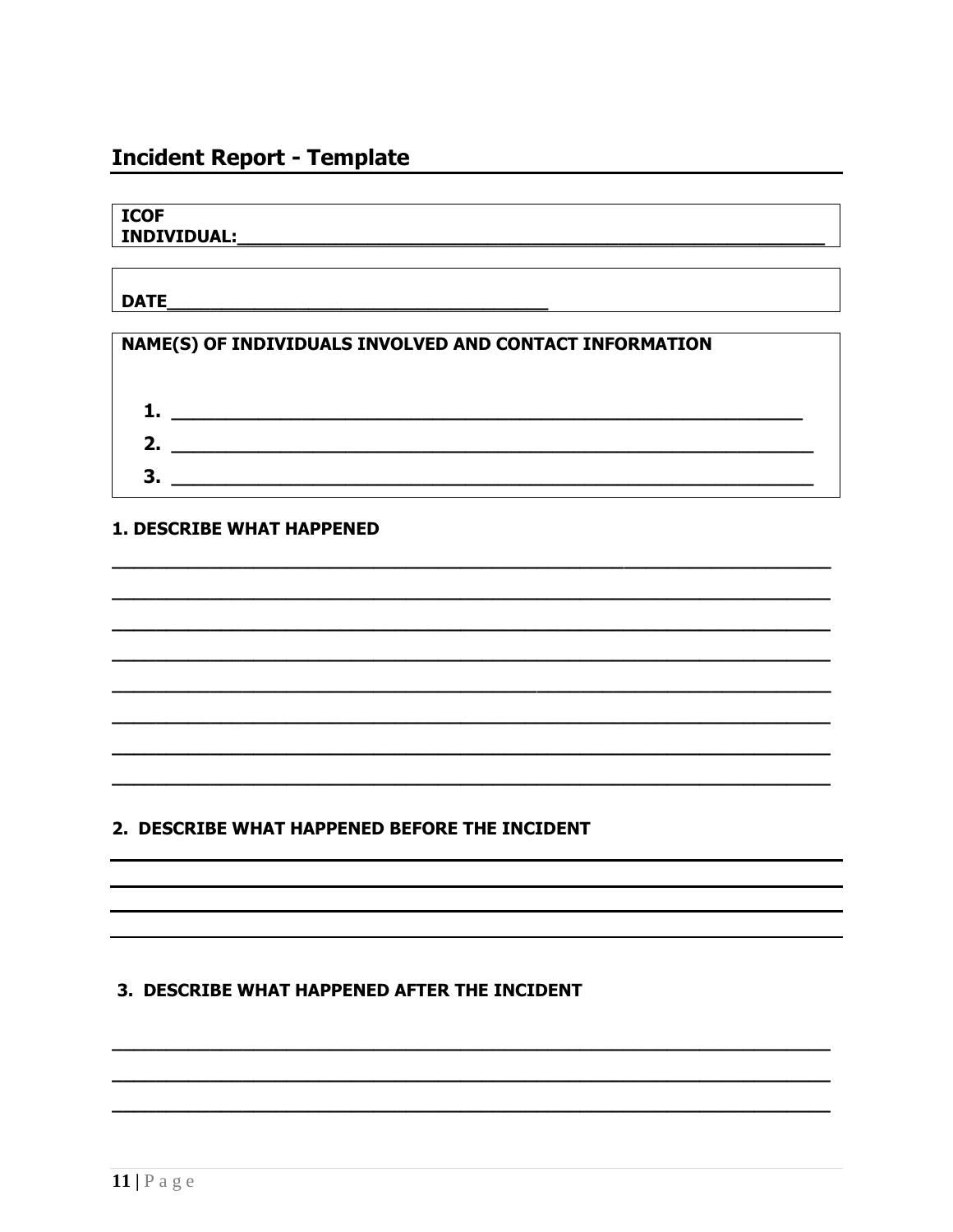#### 4. FOLLOW UP: INCLUDE MEASURES TAKEN OR PLANNED TO PREVENT SIMILAR **INCIDENTS IN THE FUTURE**

**SIGNATURE OF PERSON COMPLETING THE REPORT:** 

Support Network is aware an incident report has been written?

DATE: TIME:

Please submit this report to your LIFE Resource Coordinator as soon as possible via fax or email. Connect with your Resource Coordinator for alternate forwarding instructions.

YOUR RESOURCE COORDINATOR WILL ENSURE THE CSW RECEIVES THE **REPORT WITHIN 24 HOURS.**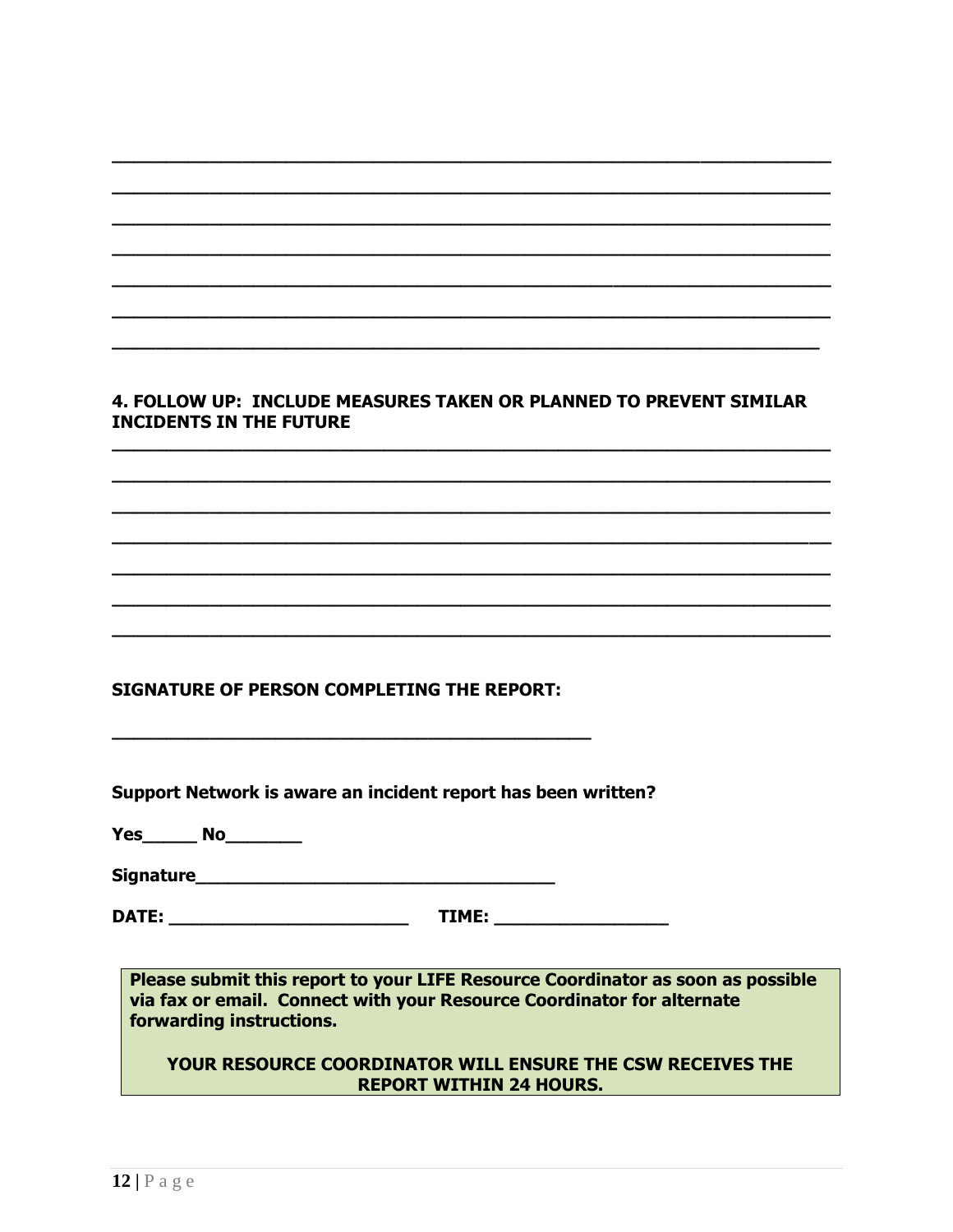# **Guidelines for ICOF Employers and their Staff**

An overview of the principles of the VPA will help everyone involved understand their role and how to respond when issues occur. Reviewing this information with each support network, staff, and the individual is an important step towards prevention.

#### **LIFE urges each individual receiving ICOF funding to implement a guideline around abuse for his/her employees.**

#### **LIFE suggests:**

- Ensuring all employees are aware of the guidelines at the onset of employment by making it a part of employee training
- Educating all employees about supporting, documenting and reporting abuse.
- Creating guidelines that enforce a zero tolerance policy. (That means that abuse and neglect will not be allowed)

## **What if the alleged offender is an employee?**

If an allegation of abuse has been made about a member of the community, friend or acquaintance, or even a family member, your responsibilities are to fill out and submit an incident report and make sure the individual is safe and receives medical care if needed.

In addition to the responsibilities outlined above, if an allegation of abuse or suspected abuse has been made about an employee you will have some decisions to make. Creating a guideline around abuse will ensure clear expectations for all involved. If everyone knows what to expect, things will be much easier during this time.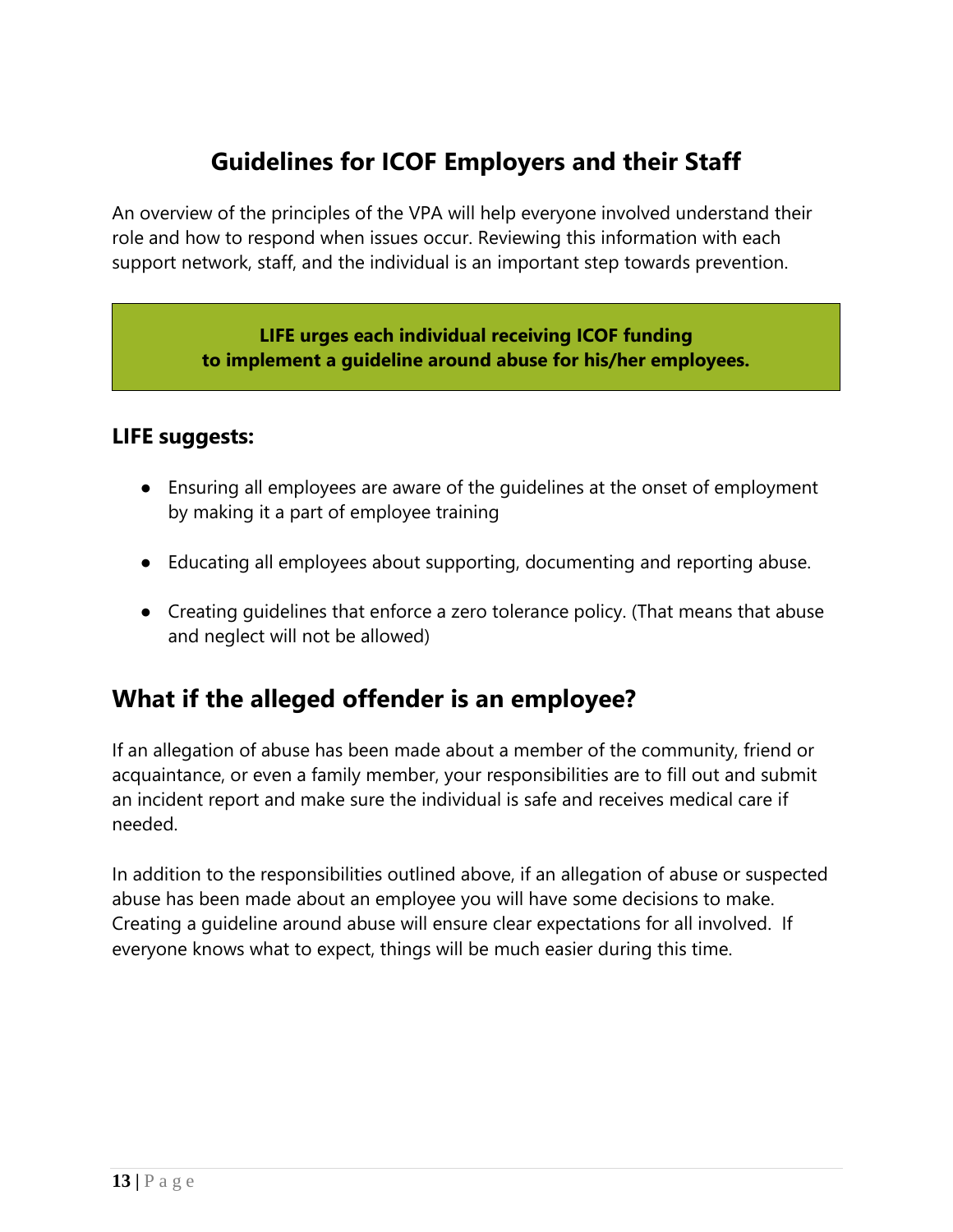#### **Consider:**

- $\checkmark$  Are your employee's familiar with your expectations around abuse? Are they aware of your abuse guidelines?
- $\checkmark$  Have you communicated to your employees what will happen if an allegation of abuse occurs?
- $\checkmark$  Will the employee be paid for time missed pending an inconclusive, substantiated, or unsubstantiated outcome? If so, would they be paid their regular rate of pay or will a different formula be used?
- $\checkmark$  When an allegation is brought forth will the employee in question be suspended without pay pending the outcome of the investigation?

#### **Suggestion:**

 $\checkmark$  It may be beneficial to ask employees to sign the individual's abuse quideline indicating his/her knowledge and understanding of the protocol.

When an employee allegation comes forward the **employee** should be informed:

- $\checkmark$  That an investigation is being conducted.
- $\checkmark$  Who they can contact with questions or concerns pertaining to the investigation.
- $\checkmark$  That the investigation may be lengthy.
- $\checkmark$  That they can expect to be approached by the CSW for an interview related to the allegation.

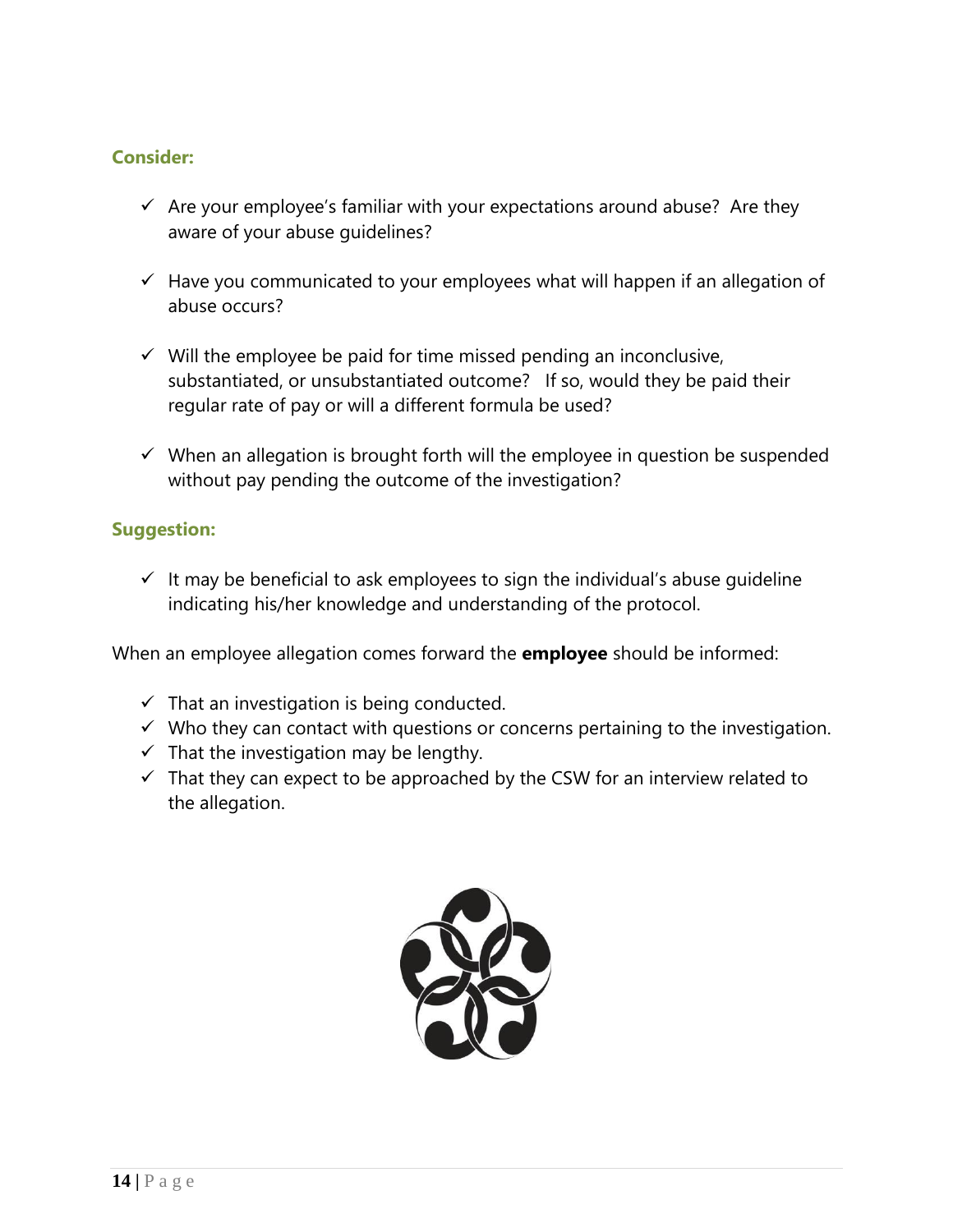#### **Sample Guidelines**

#### **Here are some sample guidelines that you might create and share with your staff.**

**"**When an allegation is brought forth, the employee in question will be suspended without pay, pending the outcome of the investigation and discussions between myself and my Support Network on how to proceed.

Any employee guilty of abuse, neglect, mishandling or ill treatment will be subject to immediate dismissal and or prosecution pursuant to applicable law. If the results of the abuse investigation are unsubstantiated, steps must be taken to re - build my sense of safety, renew my trust and confidence in the employee, and work towards re - building our relationship."

Signature \_\_\_\_\_\_\_\_\_\_\_\_\_\_\_\_\_\_\_\_\_\_\_\_\_\_\_\_\_\_

**"**It is my expectation that I will be treated with respect, kindness, care, consideration and dignity. My support network and I have adopted a zero tolerance guideline when it comes to abuse. This includes all definitions of abuse and neglect under the Vulnerable Person's legislation as well as undignified or disrespectful acts.

Under the VPA legislation any and all allegations of abuse or neglect will be reported and investigated. Thus any knowledge of or suspicion of abuse or neglect must be reported to my LIFE Resource Coordinator. Failure to report such an incident will result in disciplinary action.

Signature